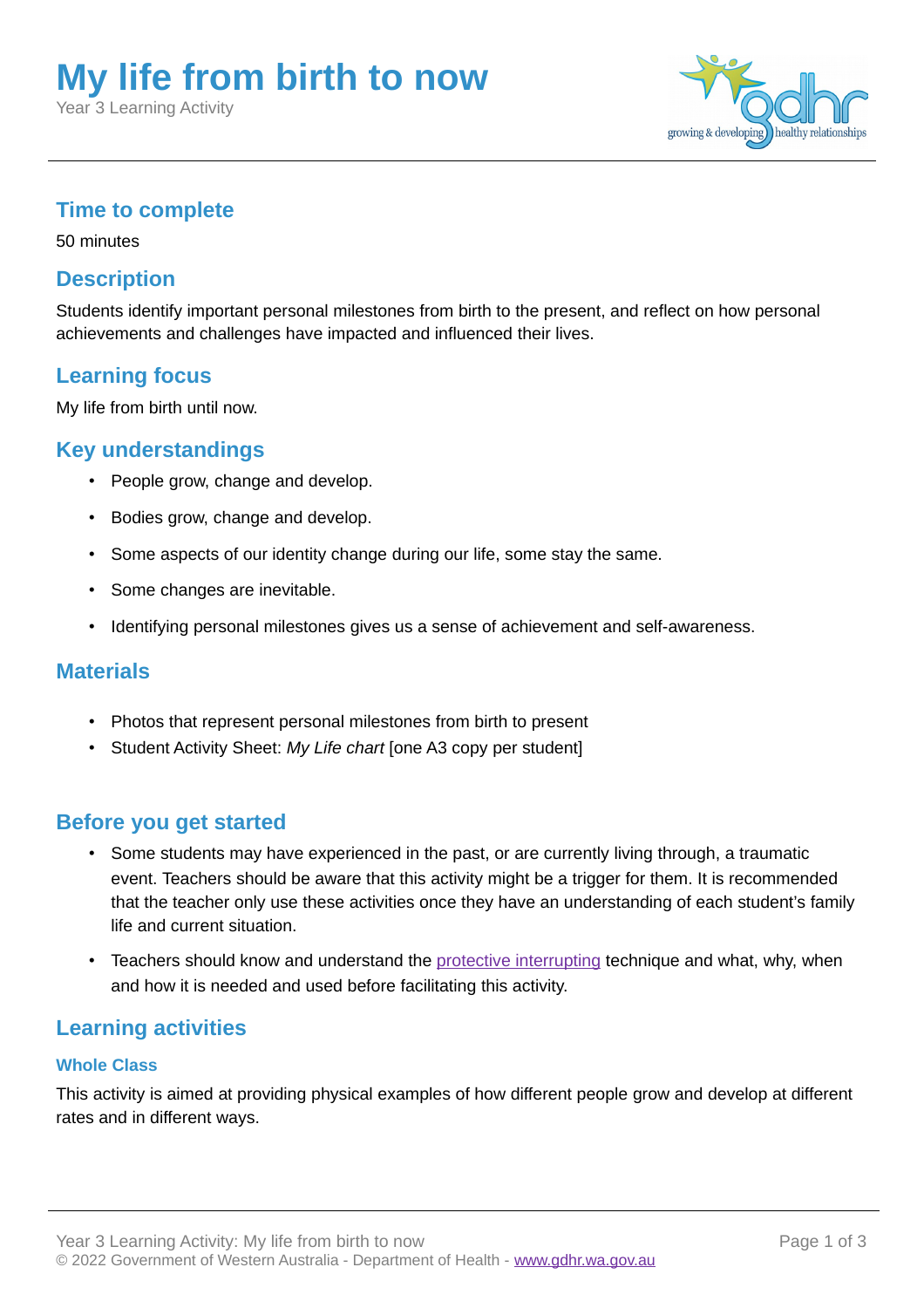Year 3 Learning Activity

- 1. Invite students to arrange themselves in a line according to the month of their birthday. Indicate which end of the line is January and which is December. (An alternative if space does not allow would be to have students raise their hand or stand as the months of the year are called out).
	- Challenge the students to arrange themselves accurately within 2 minutes. Make the activity more challenging by instructing the task is to be done in complete silence, similar to the [silent card shuffle](http://gdhr.wa.gov.au/learning/teaching-strategies/finding-out/silent-card-shuffle) teaching strategy.
		- Teachers may need to provide each student with their birthdate/birth day/month on a card to show and compare with each other.
	- Check and evaluate the students' success at arranging themselves in the correct order.
	- Encourage students to arrange themselves in correct date order, for each month.
- 2. Review and discuss the results. Invite students to:
	- Share any observations they may have made about the people standing close to them (e.g. height does not necessarily equate with age).
	- Indicate the year that they were born.
- 3. Discuss the results and talk about how everybody is approximately the same age but there is a lot of variation amongst the group in regard to physical traits, personalities and experiences.

#### **Independent or Small Group**

Explain that by identifying our personal milestones we get a sense of achievement and a stronger self of who we are or *self-awareness*.

Encourage students to bring in photos of themselves from home (as a newborn, baby at 8 months, toddler, etc.) to add value to this activity. These images will assist students in recalling visually (and promoting feelings and memory) of their life before 'now'.

- 1. Present each student with an electronic or hardcopy of the Student Activity Sheet: *My Life chart*.
- 2. Ask students to think about the different elements (i.e. picture, approximate height and weight, favourite foods, toys, friends, pets, etc.) and what they can remember or recall for each over time. Some elements may need to be completed at home as a discussion between parents and students as the students may not recall the early years of their life.
- 3. Have students draw a picture for each element or bring photos from home (printed or digital) to add. Allow the students to write and illustrate in each box.
- 4. Provide them the opportunity to reflect and record the reasons they valued or enjoyed the elements they identified as favourites.
- 5. Ask:
	- *What things have not changed over your lifetime?*
	- *How did/would you feel when the number of people in your family changed? Why?*